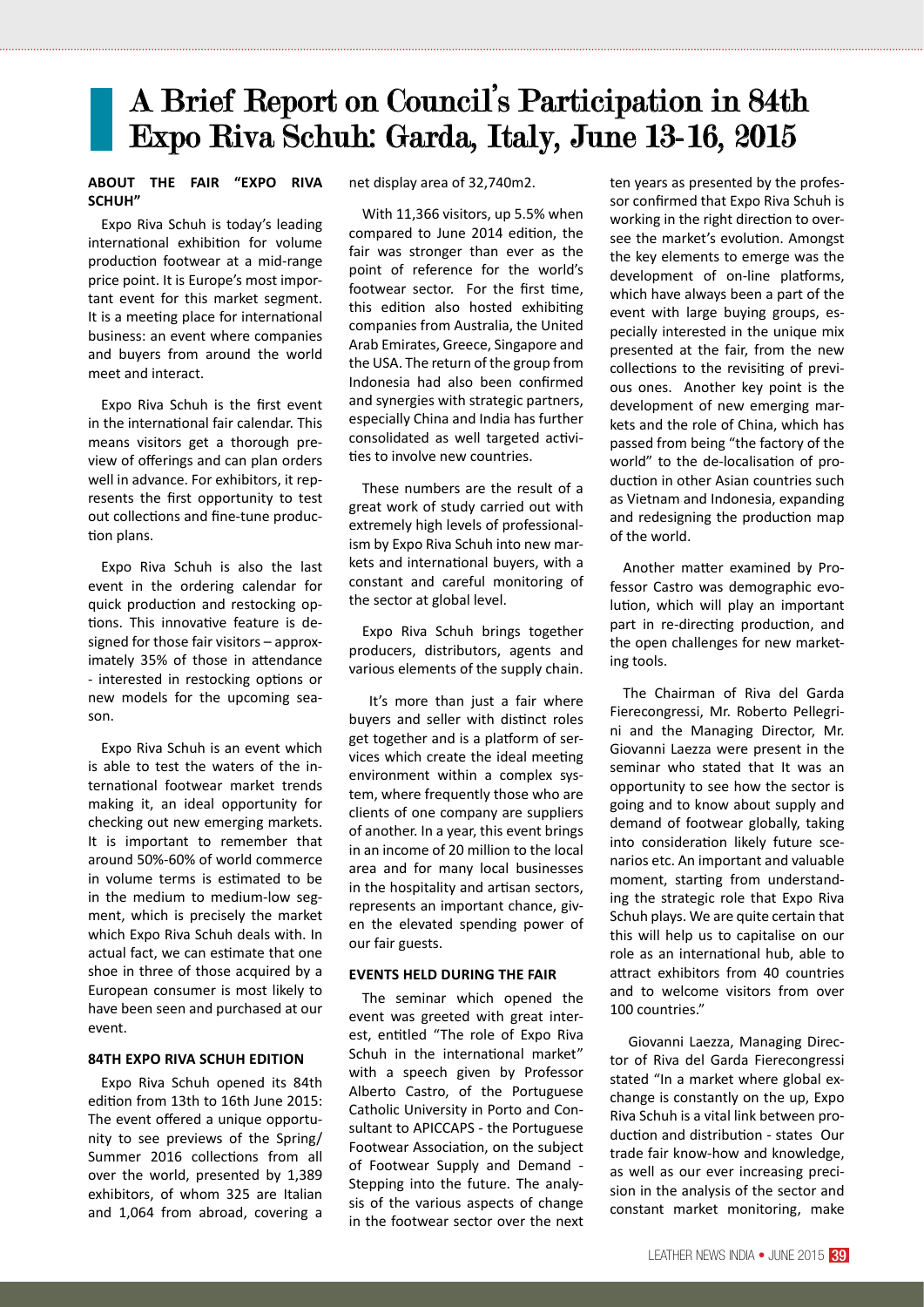## fair report

our event the perfect backdrop for the companies of the sector. At the end of this edition, once again the exhibitors have displayed their loyalty and expressed their wish to be present at the next editions, because their business is so closely linked to Expo Riva Schuh, where they conclude the bulk of their seasonal orders."

STRIVING TO ATTRACT MORE VISI-TORS As per the recent survey by the Expo Riva Fair Observatory: Expo Riva Schuh now will be monitoring the evolution of the world's footwear market, where certain countries emerged as being those that represent a particular commercial interest to the exhibitors of Expo Riva Schuh. First of all, the United States, benefiting from a more favourable rate of exchange and the progress of the market that has overcome the economic crisis. Then the Northern European countries, such as Germany, the United Kingdom, and surprisingly, Denmark, Sweden, the Netherlands and Finland too. And finally, Russia, which remains an important market, even though in the past few seasons the unfavourable exchange rate and geopolitical affairs have marked a significant setback. The competitive edge that Expo Riva Schuh has is that of being able to give international buyers a wide and diverse offer whilst responding flexibly to the needs of the marketplace which is constantly evolving, and to explore diversified purchasing strategies.

Ms. Carla Costa, Manager of the Fairs Unit of Riva del Garda Fierecongressi explained "The fair is growing alongside the market and its new requirements and we want to offer buyers and visiting operators services that are increasingly targeted and tailor-made, ensuring that they get the best out of their visit to the fair – "Last Minutes Solutions", for example, is a very important service that can offer help in making the most of your stay during the fair, like finding the best local services or buying a present for an important client. The service is active by phone or via WhatsApp and WeChat. As a matter of fact, we continue to pay more attention to new forms of communication, as we have been doing for some time now via the Social Media. As

of this year, apart from our existing Facebook page, we will also be present with an Instagram profile to help us to keep in touch directly with the fashion and blogger communities."

#### **BUYERS' LOUNGE**

 A special business meeting point was the Buyers' Lounge in Hall C4, a space where visitors, exhibitors and journalists are able to develop their contacts and networking opportunities.

#### **TREND FOR SUMMER 2015-16**

The stars of Expo Riva Schuh was the previews of the Spring/Summer 2016 collections, as always on show in advance, thanks to the early dates of the event in the international fair calendar.

The previews of the collections for Spring/Summer presented at Expo Riva Schuh featured a chic, refined but relaxed style. In the ladies' area the new styles combined glamour with a soft, romantic spirit, enhanced with lace inserts, flowers inspired by bouquets and Provence as well as laces and bows.

#### **CHILDREN'S FOOTWEAR : Style and fun**



Comfort, safety, style and fun: these are the key words that represent children's footwear for next Summer, produced in a variety of styles that reflect the trendiest fashions. For little girls the shiny, bejewelled surfaces, tending more towards silver than gold, enhanced with pastel nuances and lace inserts. Whereas, for little boys, there is an interesting use of denim, both on its own or teamed up with other materials, often overprinted with images from blockbuster films, fantasy or cartoons. For both boys and girls there is return of classic decorations, such as sailor stripes and polka dots, developed in basic tones, for example white, blue, red and yellow. Then have evidence of animal prints, combined with a variety of patterns and green military camouflage.

#### **THE NEW LADIES' FOOTWEAR: SPARKLING AND ROMANTIC**



 The new styles are shiny bright, although despite being showy, there is also a sweet, romantic look. So there is no lack of lace inserts on backgrounds of silver, dusky rose and pearly grey, flowers inspired by Provence, as well as laces and bows. Amongst the more extreme alternatives we find tottering, layered wedges with a chic natural feeling, hybrid high-laced sandals which wrap around the ankle with woven and perforated straps. For sporty types, the world of multicolour makes a come-back, mixing primary colours with shades inspired by pop art, whilst the trend for mixing animal prints and camouflage continues, more graphic and often harmonized with tone on tone.

#### **CITY FREE STYLE FOR SUMMER 2016 MEN'S FOOTWEAR**



He lives in an urban space but dreams of colour, freedom and fantasy in his spare time. This is the message for men's footwear for next Summer, as presented by the footwear producers on show at Expo Riva Schuh. Classic, English-style moccasins are the most popular styles, revisited and modified in terms of base and colour, from multi-layered soles in rubber to light to dark shading. Basic colour schemes return to traditional blues and dark browns, as well as natural tones, alternat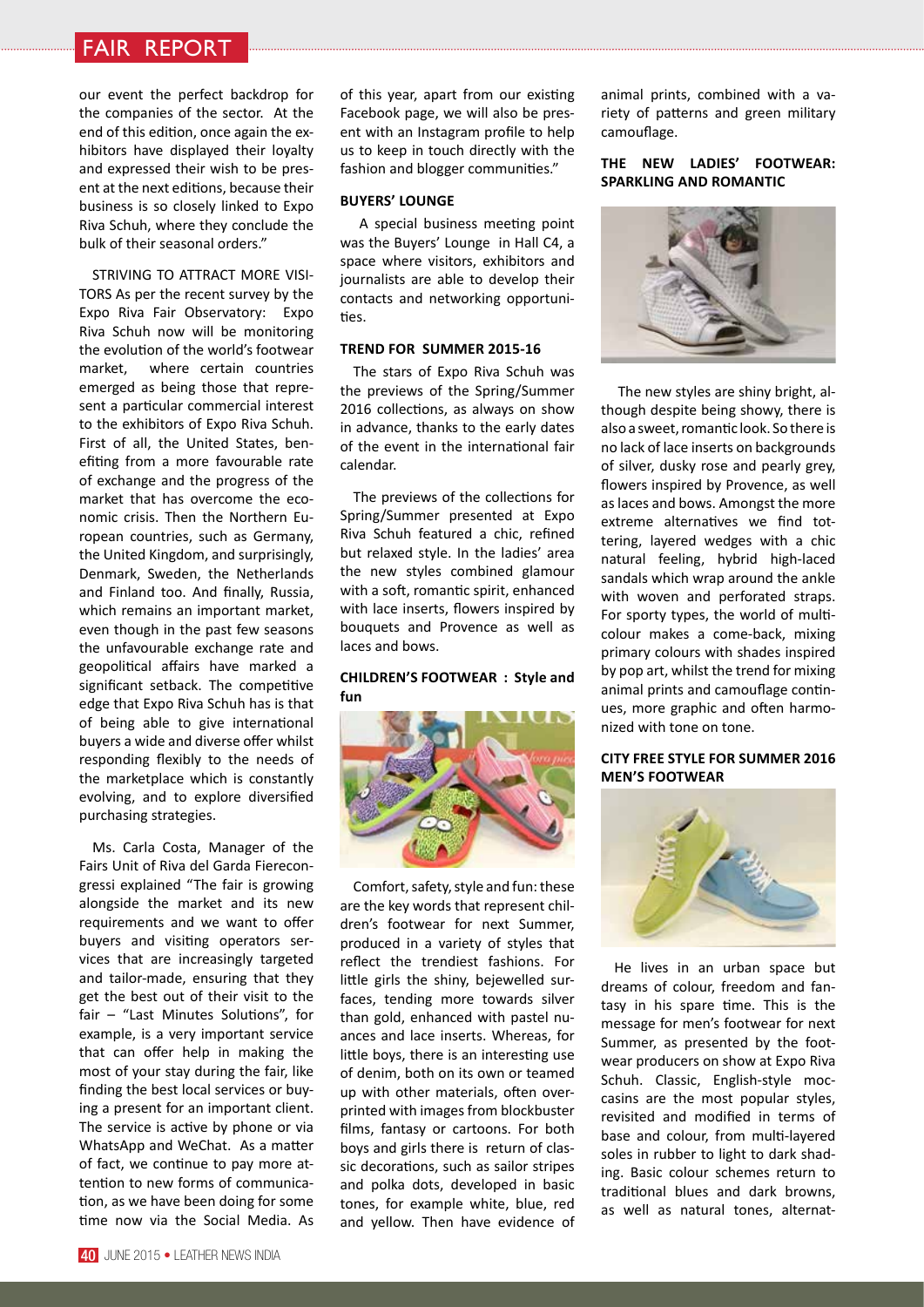ing with mustard yellow, white and red flashes. We see plenty of twotoned sporty chic looks, which can be found amongst the more subtle white leather sneakers, brightened up with intense coloured laces. Navystyle shoes for the city are also plentiful, soft and comfortable, in many colours: all featuring light blue or red.

#### SOFT ELEGANCE FOR SUMMER FOOTWEAR

 From the Expo Riva Schuh showcase in Riva del Garda, footwear previews are geared towards a chic, refined Summer look, with soft, pastel,



powdery colours, highlighted with silver, copper and light bronze touches, enhanced by tiny buckles and stones. The alternative mood on offer for this target is bright colours and fluorescent prints, but softened by contrasting base colours in black or white,

#### **CLE'S INDIA PAVILION IN EXPO RIVA SCHUH FAIR :**

As a regular participant, the Council had organized the group participants of 74 member-exporters in the current edition of the fair in Hall no. A3 & B4 in a total area of 1353 sq. mtrs. The CLE had an Information Booth in Hall 3 where a group of four personnel Shri D.K. Acharya, RD, Shri Vijay Kumar C., EPO , Ms. Suneita Das, AEPO headed by Shri M.J. Jamal Mohideen, Assistant Director represented the CLE. To facilitate the participants for smooth communication with the European Buyers, the Council engaged 3 interpreters who had given their services up to satisfaction as & when required by the participants all the fair days. Apart from the above, there were nearly

26 more Indian Companies who had exhibited directly in the fair. In total with more than 100 participants, India had marked as one of the biggest participating country after the China. This shows that India is making its strong position in the International Footwear Market.

#### **Publicity and Promotional Activities Under taken by CLE Team at Expo Riva Schuh:**

All the promotion materials like Leathers News India, Exporter's Directory, CLE's brochures, 19th UITIC information handouts etc were distributed to the overseas visitors during all the days of fair and nearly 18 Indian participants had confirmed to grey or light or dark blue.

Printed materials alternate between elaborately worked leathers, woven or perforated, with embroidered fabric inserts. The models are numerous, from the classic English style for both men and women in bright colurs to over-printed slip-ons, and from high wedges to flat, lace-up sandals. The use of rope is in great evidence, used as decoration on the more classic designs in rubber and leather. Another interesting touch is the use of wood, with the grain on show and mélange, in natural tones, very refined and detailed.

participate in 19th UITIC to be held in Chennai during Feb 3-5, 2016 and few more participants have consented to attend the same and send the form in due course. All the queries raised by the visitors / participants were well attended by CLE representatives upto their satisfaction.

#### **Trade Visitors in Indian Pavilion:**

The footfall was constant all the days and most of the exhibitors were happy to get a good response from the new buyers besides existing one. Even after the European recession, overall the fair was successful in comparison to the January 2015 edition.



*Mr. Laezza Giovanni, Executive Director, Mrs. Carla Costa, Head-Fairs receiving promotional material from CLE information stand.*



*Mr. H.R.Malik, COA member at CLE information stand along with officials*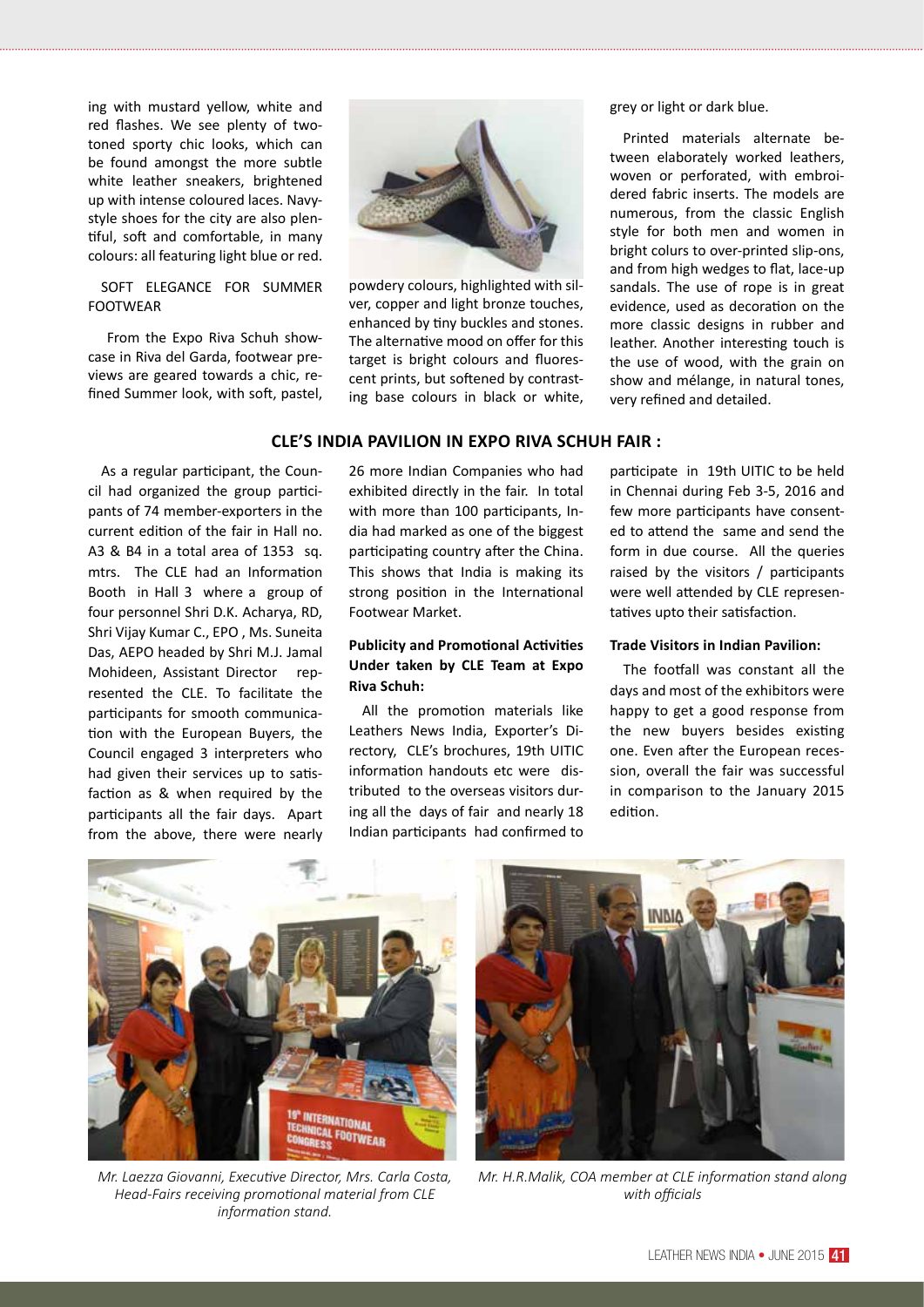# fair report



*From Left to Right Smt. Suneeta Das, AEPO, Kanpur, Mr. K.Vijayakumar, EPO-Agra, Mr. D.KAcharya, AD-Mumbai and Mr. Jamal AD-HO*



*Mr. Fasseto of M/s. Phtoshoes receiving UITIC brochure at CLE information stand* 

### **Few snapshots of Business meetings under progress at CLE India pavilion at Member Exhibitors**